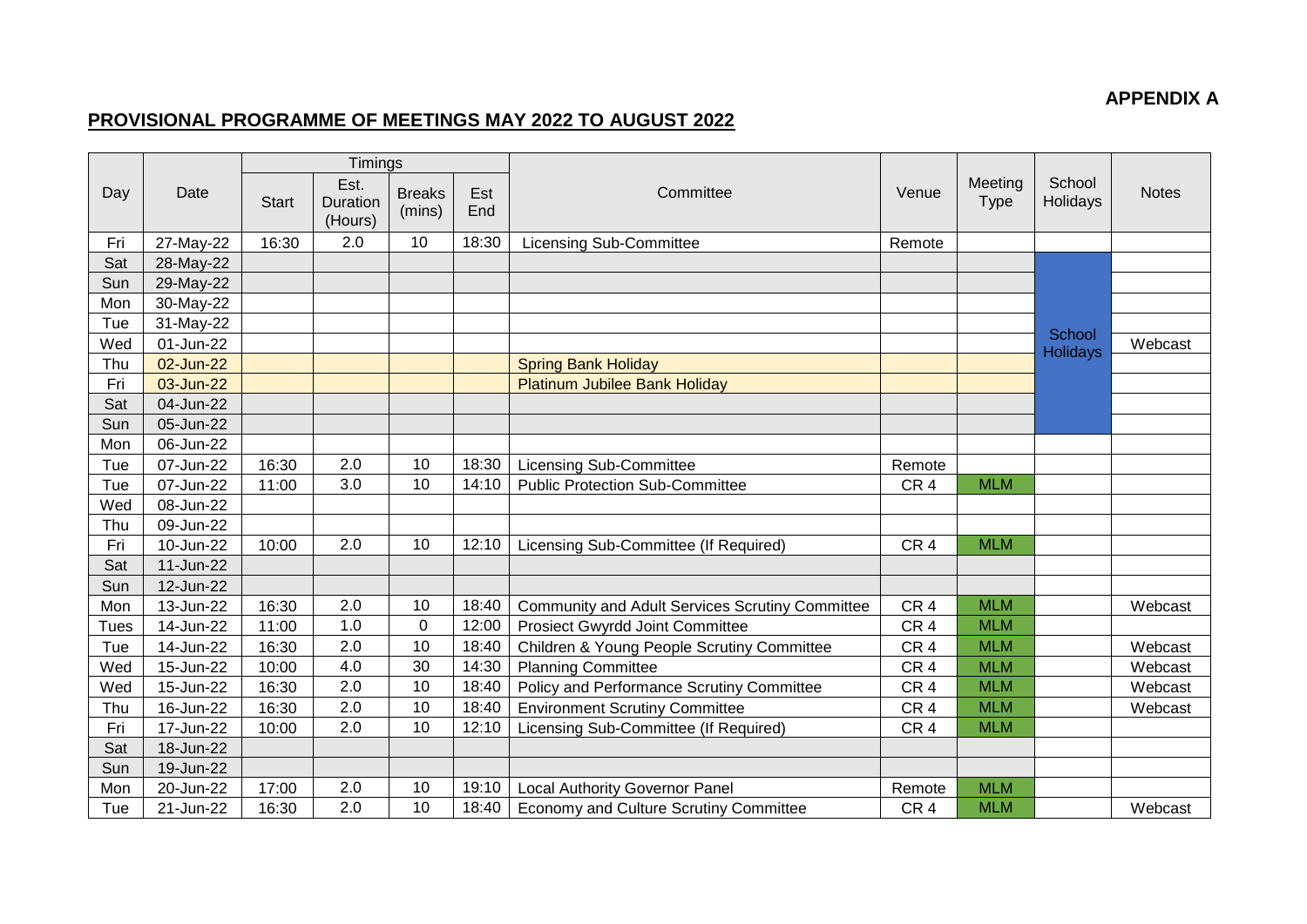|     |           | Timings      |                             |                         |            |                                                 |                  |                        |                    |              |
|-----|-----------|--------------|-----------------------------|-------------------------|------------|-------------------------------------------------|------------------|------------------------|--------------------|--------------|
| Day | Date      | <b>Start</b> | Est.<br>Duration<br>(Hours) | <b>Breaks</b><br>(mins) | Est<br>End | Committee                                       | Venue            | Meeting<br><b>Type</b> | School<br>Holidays | <b>Notes</b> |
| Wed | 22-Jun-22 | 17:00        | 1.5                         | 10                      | 18:40      | Standards & Ethics Committee                    | CR <sub>4</sub>  | <b>MLM</b>             |                    | Webcast      |
| Thu | 23-Jun-22 | 14:00        | 2.0                         | 10                      | 16:10      | Cabinet                                         | CR <sub>4</sub>  | <b>MLM</b>             |                    | Webcast      |
| Fri | 24-Jun-22 | 10:00        | 2.0                         | 10                      | 12:10      | Licensing Sub-Committee (If Required)           | CR <sub>4</sub>  | <b>MLM</b>             |                    |              |
| Sat | 25-Jun-22 |              |                             |                         |            |                                                 |                  |                        |                    |              |
| Sun | 26-Jun-22 |              |                             |                         |            |                                                 |                  |                        |                    |              |
| Mon | 27-Jun-22 |              |                             |                         |            |                                                 |                  |                        |                    |              |
| Tue | 28-Jun-22 | 14:00        | 2.0                         | 10                      | 16:10      | <b>CPAC</b>                                     | CR <sub>4</sub>  | <b>MLM</b>             |                    |              |
| Wed | 29-Jun-22 |              |                             |                         |            |                                                 |                  |                        |                    |              |
| Thu | 30-Jun-22 | 16:30        | 4.0                         | 20                      | 20:50      | Council                                         | <b>City Hall</b> | <b>MLM</b>             |                    | Webcast      |
| Fri | 01-Jul-22 | 10:00        | 2.0                         | 10                      | 12:10      | Licensing Sub-Committee (If Required)           | CR <sub>4</sub>  | <b>MLM</b>             |                    |              |
| Sat | 02-Jul-22 |              |                             |                         |            |                                                 |                  |                        |                    |              |
| Sun | 03-Jul-22 |              |                             |                         |            |                                                 |                  |                        |                    |              |
| Mon | 04-Jul-22 | 16:30        | 2.0                         | 10                      | 18:40      | Community and Adult Services Scrutiny Committee | CR <sub>4</sub>  | <b>MLM</b>             |                    | Webcast      |
| Tue | 05-Jul-22 | 10:00        | 1.0                         | 10                      | 11:10      | <b>Public Protection/Licensing Committee</b>    | CR <sub>4</sub>  | <b>MLM</b>             |                    |              |
| Tue | 05-Jul-22 | 11:00        | 3.0                         | 10                      | 14:10      | <b>Public Protection Sub-Committee</b>          | CR <sub>4</sub>  | <b>MLM</b>             |                    |              |
| Tue | 05-Jul-22 | 16:30        | 2.0                         | 10                      | 18:40      | Children & Young People Scrutiny Committee      | CR <sub>4</sub>  | <b>MLM</b>             |                    | Webcast      |
| Wed | 06-Jul-22 | 13:30        | 3.0                         | 10                      | 16:40      | <b>Planning Committee</b>                       | CR <sub>4</sub>  | <b>MLM</b>             |                    | Webcast      |
| Thu | 07-Jul-22 | 16:30        | $\overline{2.0}$            | 10                      | 18:40      | <b>Environment Scrutiny Committee</b>           | CR <sub>4</sub>  |                        |                    | Webcast      |
| Fri | 08-Jul-22 | 10:00        | 2.0                         | 10                      | 12:10      | Licensing Sub-Committee (If Required)           | CR <sub>4</sub>  | <b>MLM</b>             |                    |              |
| Sat | 09-Jul-22 |              |                             |                         |            |                                                 |                  |                        |                    |              |
| Sun | 10-Jul-22 |              |                             |                         |            |                                                 |                  |                        |                    |              |
| Mon | 11-Jul-22 | 17:00        | 2.0                         | 10                      | 19:10      | <b>Pensions Committee</b>                       | CR4              | <b>MLM</b>             |                    |              |
| Tue | 12-Jul-22 | 16:30        | 2.0                         | 10                      | 18:40      | Economy and Culture Scrutiny Committee          | CR <sub>4</sub>  | <b>MLM</b>             |                    | Webcast      |
| Wed | 13-Jul-22 | 16:30        | 2.0                         | 10                      | 18:40      | Policy and Performance Scrutiny Committee       | CR <sub>4</sub>  | <b>MLM</b>             |                    | Webcast      |
| Thu | 14-Jul-22 | 14:00        | 2.0                         | 10                      | 16:10      | Cabinet                                         | CR <sub>4</sub>  | <b>MLM</b>             |                    | Webcast      |
| Fri | 15-Jul-22 | 10:00        | $\overline{2.0}$            | $\overline{10}$         | 12:10      | Licensing Sub-Committee (If Required)           | CR <sub>4</sub>  | <b>MLM</b>             |                    |              |
| Sat | 16-Jul-22 |              |                             |                         |            |                                                 |                  |                        |                    |              |
| Sun | 17-Jul-22 |              |                             |                         |            |                                                 |                  |                        |                    |              |
| Mon | 18-Jul-22 | 17:00        | 2.0                         | 10                      | 19:10      | <b>Democratic Services Committee</b>            | CR <sub>4</sub>  | <b>MLM</b>             |                    |              |
| Tue | 19-Jul-22 | 14:00        | 2.0                         | 10                      | 16:30      | Governance and Audit Committee                  | CR <sub>4</sub>  | <b>MLM</b>             |                    | Webcast      |
| Wed | 20-Jul-22 |              |                             |                         |            |                                                 |                  |                        |                    |              |
| Thu | 21-Jul-22 | 16:30        | 4.0                         | 20                      | 20:50      | Council                                         | <b>City Hall</b> | <b>MLM</b>             |                    | Webcast      |
| Fri | 22-Jul-22 | 10:00        | 2.0                         | 10                      | 12:10      | Licensing Sub-Committee (If Required)           | CR <sub>4</sub>  | <b>MLM</b>             |                    |              |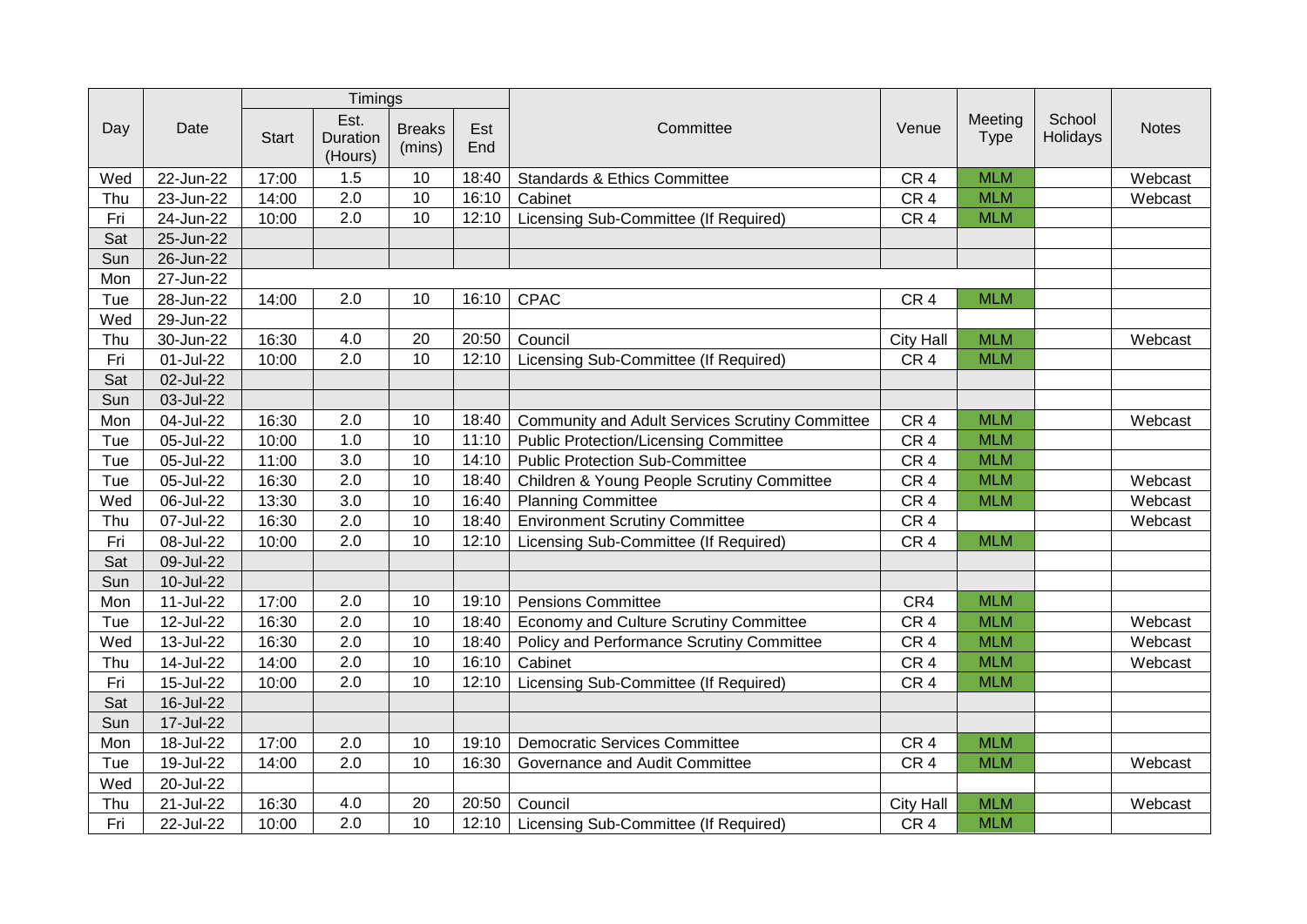|     | Date      |              | Timings                     |                         |            | Committee                                     |                 | Meeting<br>Type | School<br>Holidays |              |
|-----|-----------|--------------|-----------------------------|-------------------------|------------|-----------------------------------------------|-----------------|-----------------|--------------------|--------------|
| Day |           | <b>Start</b> | Est.<br>Duration<br>(Hours) | <b>Breaks</b><br>(mins) | Est<br>End |                                               | Venue           |                 |                    | <b>Notes</b> |
| Sat | 23-Jul-22 |              |                             |                         |            |                                               |                 |                 |                    |              |
| Sun | 24-Jul-22 |              |                             |                         |            |                                               |                 |                 |                    |              |
| Mon | 25-Jul-22 |              |                             |                         |            |                                               |                 |                 |                    |              |
| Tue | 26-Jul-22 |              |                             |                         |            |                                               |                 |                 |                    |              |
| Wed | 27-Jul-22 |              |                             |                         |            |                                               |                 |                 |                    |              |
| Thu | 28-Jul-22 |              |                             |                         |            |                                               |                 |                 |                    |              |
| Fri | 29-Jul-22 | 10:00        | 2.0                         | 10                      | 12:10      | Licensing Sub-Committee (If Required)         | CR <sub>4</sub> | <b>MLM</b>      |                    |              |
| Sat | 30-Jul-22 |              |                             |                         |            |                                               |                 |                 |                    |              |
| Sun | 31-Jul-22 |              |                             |                         |            |                                               |                 |                 |                    |              |
| Mon | 01-Aug-22 |              |                             |                         |            |                                               |                 |                 |                    |              |
| Tue | 02-Aug-22 | 10:00        | 3.0                         | 10                      | 13:10      | Public Protection Sub-Committee (if required) | CR <sub>4</sub> | <b>MLM</b>      |                    |              |
| Wed | 03-Aug-22 |              |                             |                         |            |                                               |                 |                 |                    | Webcast      |
| Thu | 04-Aug-22 |              |                             |                         |            |                                               |                 |                 |                    |              |
| Fri | 05-Aug-22 | 10:00        | 2.0                         | 10                      | 12:10      | Licensing Sub-Committee (If Required)         | CR <sub>4</sub> | <b>MLM</b>      |                    |              |
| Sat | 06-Aug-22 |              |                             |                         |            |                                               |                 |                 |                    |              |
| Sun | 07-Aug-22 |              |                             |                         |            |                                               |                 |                 |                    |              |
| Mon | 08-Aug-22 |              |                             |                         |            |                                               |                 |                 | School<br>Holidays |              |
| Tue | 09-Aug-22 |              |                             |                         |            |                                               |                 |                 |                    |              |
| Wed | 10-Aug-22 | 13:30        | 3.0                         | 10                      | 16:40      | <b>Planning Committee</b>                     | CR <sub>4</sub> | <b>MLM</b>      |                    | Webcast      |
| Thu | 11-Aug-22 |              |                             |                         |            |                                               |                 |                 |                    |              |
| Fri | 12-Aug-22 | 10:00        | 2.0                         | 10                      | 12:10      | Licensing Sub-Committee (If Required)         | CR <sub>4</sub> | <b>MLM</b>      |                    |              |
| Sat | 13-Aug-22 |              |                             |                         |            |                                               |                 |                 |                    |              |
| Sun | 14-Aug-22 |              |                             |                         |            |                                               |                 |                 |                    |              |
| Mon | 15-Aug-22 |              |                             |                         |            |                                               |                 |                 |                    |              |
| Tue | 16-Aug-22 |              |                             |                         |            |                                               |                 |                 |                    |              |
| Wed | 17-Aug-22 |              |                             |                         |            |                                               |                 |                 |                    |              |
| Thu | 18-Aug-22 |              |                             |                         |            |                                               |                 |                 |                    |              |
| Fri | 19-Aug-22 | 10:00        | 2.0                         | 10                      | 12:10      | Licensing Sub-Committee (If Required)         | CR <sub>4</sub> | <b>MLM</b>      |                    |              |
| Sat | 20-Aug-22 |              |                             |                         |            |                                               |                 |                 |                    |              |
| Sun | 21-Aug-22 |              |                             |                         |            |                                               |                 |                 |                    |              |
| Mon | 22-Aug-22 |              |                             |                         |            |                                               |                 |                 |                    |              |
| Tue | 23-Aug-22 |              |                             |                         |            |                                               |                 |                 |                    |              |
| Wed | 24-Aug-22 |              |                             |                         |            |                                               |                 |                 |                    |              |